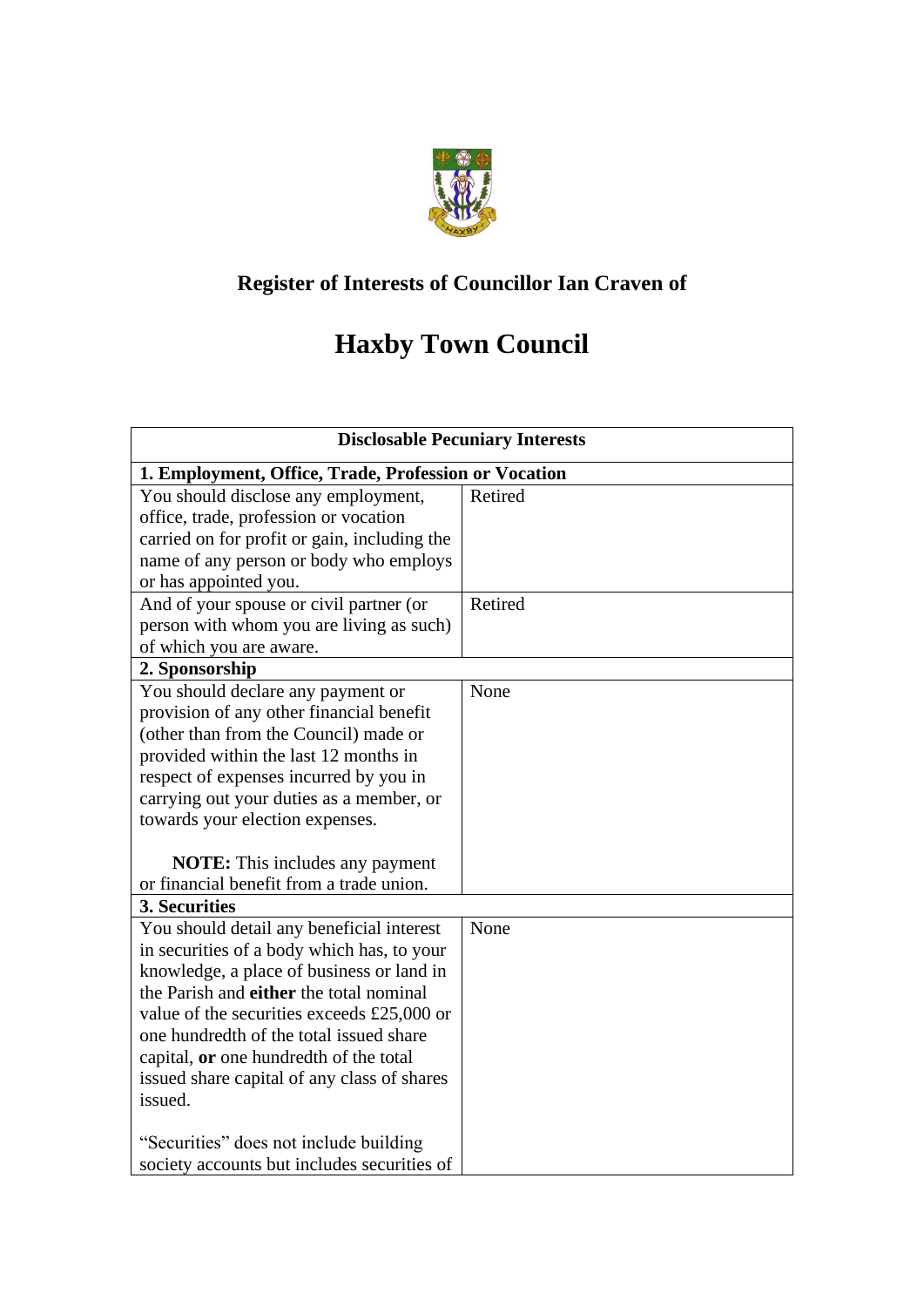| all other descriptions such as shares,                    |                                                     |  |  |  |
|-----------------------------------------------------------|-----------------------------------------------------|--|--|--|
| debentures, stocks, loan stock and units                  |                                                     |  |  |  |
| of a collective investment scheme.                        |                                                     |  |  |  |
| And of your spouse or civil partner (or                   | None                                                |  |  |  |
| person with whom you are living as such)                  |                                                     |  |  |  |
| of which you are aware.                                   |                                                     |  |  |  |
| 4. Contracts                                              |                                                     |  |  |  |
| You should detail any current                             | None                                                |  |  |  |
| undischarged contract made between you,                   |                                                     |  |  |  |
| and the Council under which goods or                      |                                                     |  |  |  |
| services are to be provided or works are                  |                                                     |  |  |  |
| to be executed.                                           |                                                     |  |  |  |
|                                                           |                                                     |  |  |  |
| You have a beneficial interest in a body,                 |                                                     |  |  |  |
| which is a firm in which you are a partner                |                                                     |  |  |  |
| or a body corporate of which you are a                    |                                                     |  |  |  |
| director, or in the securities of which you               |                                                     |  |  |  |
| have a beneficial interest.                               |                                                     |  |  |  |
|                                                           |                                                     |  |  |  |
| And of your spouse or civil partner (or                   | None                                                |  |  |  |
| person with whom you are living as such)                  |                                                     |  |  |  |
| of which you are aware.                                   |                                                     |  |  |  |
|                                                           |                                                     |  |  |  |
|                                                           |                                                     |  |  |  |
| 5. Land, Licences and Corporate Tenancies<br>Land         |                                                     |  |  |  |
|                                                           | Home 39 Old Dykelands Haxby York<br><b>YO32 2WN</b> |  |  |  |
| You should detail any beneficial interest                 |                                                     |  |  |  |
| in land within the parish (excluding any                  |                                                     |  |  |  |
| easement, or right in or over land which                  |                                                     |  |  |  |
| does not carry the right to occupy or<br>receive income). |                                                     |  |  |  |
|                                                           |                                                     |  |  |  |
|                                                           |                                                     |  |  |  |
| For these purposes land includes                          |                                                     |  |  |  |
| buildings and so if own or are the tenant                 |                                                     |  |  |  |
| of the house you will have an interest in<br>the land.    |                                                     |  |  |  |
| And of your spouse or civil partner (or                   | As above                                            |  |  |  |
| person with whom you are living as such)                  |                                                     |  |  |  |
| of which you are aware.                                   |                                                     |  |  |  |
| Licences                                                  | None                                                |  |  |  |
| You should detail any licence (alone or                   |                                                     |  |  |  |
| jointly with others) to occupy land in the                |                                                     |  |  |  |
| Parish for a month or longer.                             |                                                     |  |  |  |
| And of your spouse or civil partner (or                   | None                                                |  |  |  |
| person with whom you are living as such)                  |                                                     |  |  |  |